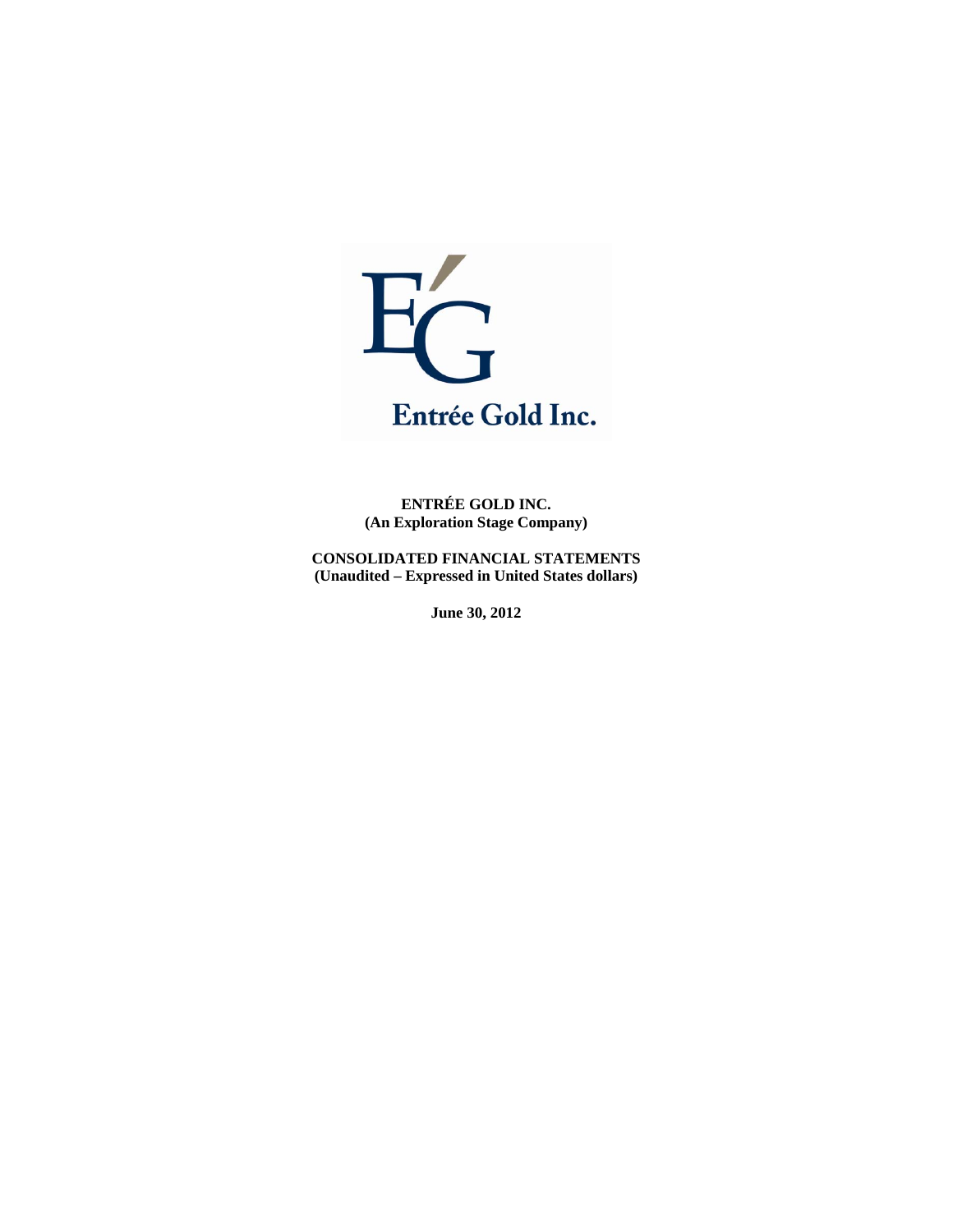(An Exploration Stage Company) CONSOLIDATED BALANCE SHEETS (Unaudited - Expressed in United States dollars)

|                                                                                                                                            |                           | June 30,<br>2012 | December 31,<br>2011 |  |
|--------------------------------------------------------------------------------------------------------------------------------------------|---------------------------|------------------|----------------------|--|
| <b>ASSETS</b>                                                                                                                              |                           |                  |                      |  |
| <b>Current</b>                                                                                                                             |                           |                  |                      |  |
| Cash and cash equivalents (Note 4)                                                                                                         | \$                        | 10,520,262       | \$<br>14,512,198     |  |
| Short-term investments (Note 4)                                                                                                            |                           |                  | 4,916,421            |  |
| Receivables                                                                                                                                |                           | 165,514          | 424,522              |  |
| Prepaid expenses                                                                                                                           |                           | 407,053          | 955,121              |  |
| Total current assets                                                                                                                       |                           | 11,092,829       | 20,808,262           |  |
| Equipment (Note 6)                                                                                                                         |                           | 663,266          | 754,846              |  |
| Mineral property interests (Note 8)                                                                                                        |                           | 55,022,183       | 52,678,763           |  |
| Reclamation deposits                                                                                                                       |                           | 397,958          | 215,066              |  |
| Other assets                                                                                                                               |                           | 156,643          | 132,873              |  |
| <b>Total assets</b>                                                                                                                        | \$                        | 67,332,879       | \$<br>74,589,810     |  |
| <b>LIABILITIES AND STOCKHOLDERS' EQUITY</b>                                                                                                |                           |                  |                      |  |
| <b>Current</b>                                                                                                                             |                           |                  |                      |  |
| Accounts payable and accrued liabilities                                                                                                   | $\boldsymbol{\mathsf{S}}$ | 580,829          | \$<br>1,804,126      |  |
| Loans payable to Oyu Tolgoi LLC (Note 9)                                                                                                   |                           | 4,863,805        | 4,327,878            |  |
| Deferred income tax liabilities                                                                                                            |                           | 8,014,607        | 9,392,614            |  |
| <b>Total liabilities</b>                                                                                                                   |                           | 13,459,241       | 15,524,618           |  |
| <b>Stockholders' equity</b>                                                                                                                |                           |                  |                      |  |
| Common stock, no par value, unlimited number authorized, (Note 10)<br>128,877,243 (December 31, 2011 - 127,016,788) issued and outstanding |                           | 167,428,814      | 165,574,192          |  |
| Additional paid-in capital                                                                                                                 |                           | 18,655,473       | 17,420,307           |  |
| Accumulated other comprehensive income (Note 13)                                                                                           |                           | 1,939,546        | 1,901,351            |  |
| Accumulated deficit during the exploration stage                                                                                           |                           | (134, 150, 195)  | (125, 830, 658)      |  |
| Total stockholders' equity                                                                                                                 |                           | 53,873,638       | 59,065,192           |  |
| Total liabilities and stockholders' equity                                                                                                 | \$                        | 67,332,879       | \$<br>74,589,810     |  |
| <b>Nature of operations (Note 1)</b>                                                                                                       |                           |                  |                      |  |

 **Commitments** (Note 15)

 **Subsequent events** (Note 17)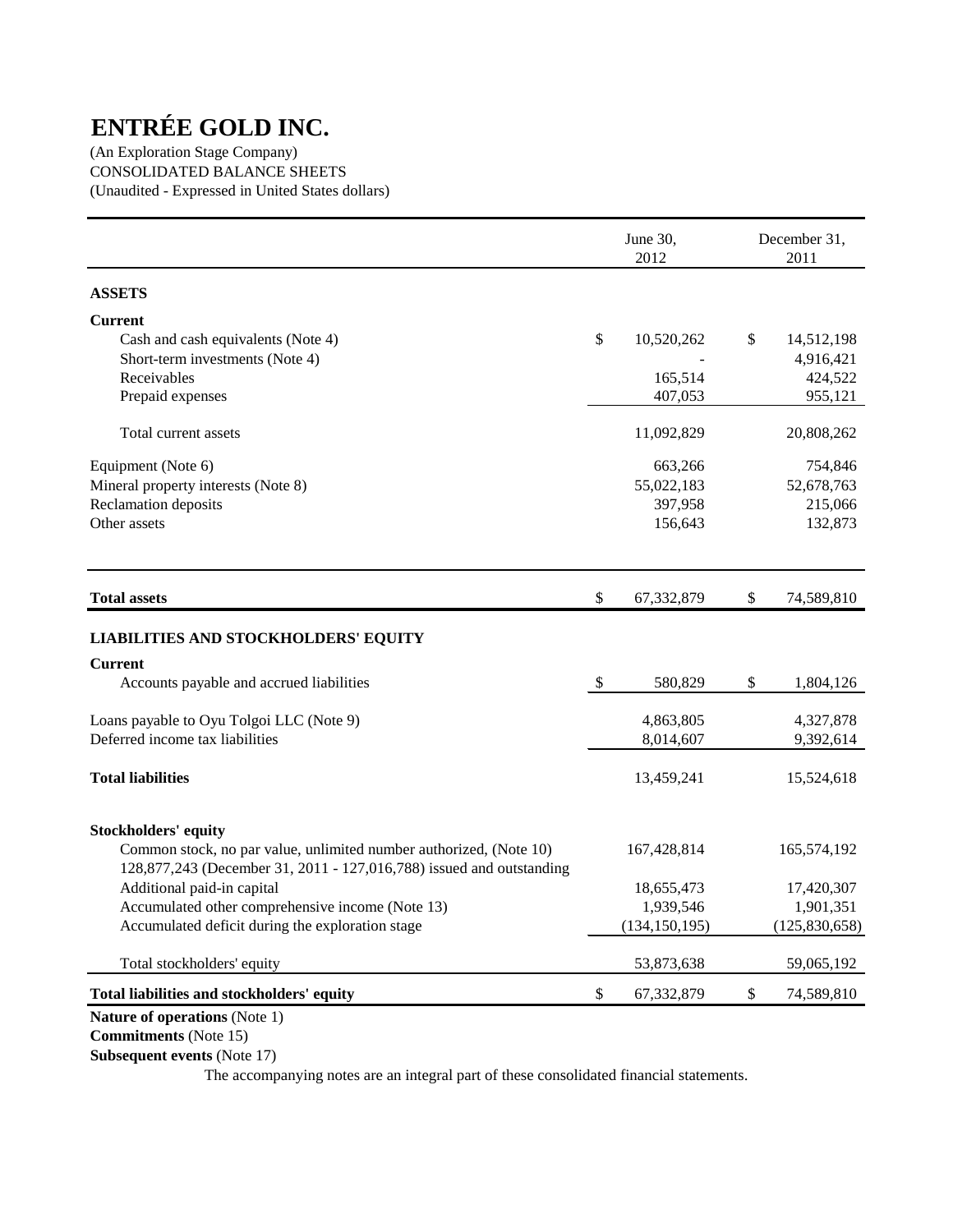(An Exploration Stage Company) CONSOLIDATED STATEMENTS OF OPERATIONS AND COMPREHENSIVE LOSS (Unaudited - Expressed in United States dollars)

|                                                      | Three Months<br>Ended<br>June 30,<br>2012 |    | Three Months<br>Ended<br>June 30,<br>2011 |    | <b>Six Months</b><br>Ended<br>June 30,<br>2012 | Six Months<br>Ended<br>June 30,<br>2011 |              |    | Inception<br>(July 19,1995) to<br>June 30,<br>2012                 |
|------------------------------------------------------|-------------------------------------------|----|-------------------------------------------|----|------------------------------------------------|-----------------------------------------|--------------|----|--------------------------------------------------------------------|
| <b>EXPENSES</b>                                      |                                           |    |                                           |    |                                                |                                         |              |    |                                                                    |
| Exploration (Note 8)                                 | \$<br>2,402,084                           | -S | 5,698,144                                 | S. | 6,018,071                                      | <sup>S</sup>                            | 9,345,806    | -S | 90,773,394                                                         |
| General and administration                           | 1,068,765                                 |    | 1,531,973                                 |    | 3,138,367                                      |                                         | 3,369,654    |    | 51,249,390                                                         |
| Depreciation                                         | 39,172                                    |    | 50,083                                    |    | 80,327                                         |                                         | 106,563      |    | 1,356,740                                                          |
| Foreign exchange loss                                | 79,550                                    |    | 319,106                                   |    | 104,888                                        |                                         | 347,571      |    | 374,386                                                            |
| Impairment of mineral property interests             |                                           |    |                                           |    |                                                |                                         |              |    | 531,005                                                            |
| Gain on sale of mineral property interests (Note 8)  |                                           |    | (125, 916)                                |    | (104, 914)                                     |                                         | (125, 916)   |    | (1,679,437)                                                        |
| <b>Loss from operations</b>                          | (3,589,571)                               |    | (7,473,390)                               |    | (9, 236, 739)                                  |                                         | (13,043,678) |    | (142, 605, 478)                                                    |
| Gain on sale of investments (Note 5)                 | ÷,                                        |    | 2,148,021                                 |    | $\overline{\phantom{a}}$                       |                                         | 2,148,021    |    | 3,326,275                                                          |
| Interest income                                      | 50,710                                    |    | 129,259                                   |    | 138,828                                        |                                         | 210,258      |    | 5,451,647                                                          |
| Interest expense (Note 5)                            | (55, 344)                                 |    | (34, 338)                                 |    | (107, 520)                                     |                                         | (59, 970)    |    | (332, 479)                                                         |
| Loss from equity investee (Note 5)                   | (189, 507)                                |    | (645, 264)                                |    | (492, 113)                                     |                                         | (1,289,608)  |    | (4,410,742)                                                        |
| Fair value adjustment of asset                       |                                           |    |                                           |    |                                                |                                         |              |    |                                                                    |
| backed commercial paper                              |                                           |    |                                           |    |                                                |                                         |              |    | (2, 332, 531)                                                      |
| Loss from operations before income taxes             | (3,783,712)                               |    | (5,875,712)                               |    | (9,697,544)                                    |                                         | (12,034,977) |    | (140, 903, 308)                                                    |
| Current income tax expense                           |                                           |    |                                           |    |                                                |                                         |              |    | (152, 190)                                                         |
| Deferred income tax recovery                         | 539,007                                   |    | 2,257,762                                 |    | 1,378,007                                      |                                         | 3,074,762    |    | 6,905,303                                                          |
| <b>Net loss</b>                                      | \$<br>$(3,244,705)$ \$                    |    |                                           |    |                                                |                                         |              |    | $(3,617,950)$ \$ $(8,319,537)$ \$ $(8,960,215)$ \$ $(134,150,195)$ |
| Comprehensive loss:                                  |                                           |    |                                           |    |                                                |                                         |              |    |                                                                    |
| Net loss                                             | \$<br>$(3,244,705)$ \$                    |    |                                           |    |                                                |                                         |              |    | $(3,617,950)$ \$ $(8,319,537)$ \$ $(8,960,215)$ \$ $(134,150,195)$ |
| Unrealized gain (loss) on available                  |                                           |    |                                           |    |                                                |                                         |              |    |                                                                    |
| for sale securities (Note 13)                        |                                           |    | (2,069,863)                               |    |                                                |                                         | (1,458,928)  |    |                                                                    |
| Foreign currency translation adjustment (Note 13)    | (1, 107, 276)                             |    | 472,699                                   |    | 38,195                                         |                                         | 1,966,358    |    | 1,939,546                                                          |
| <b>Comprehensive loss</b>                            | \$<br>$(4,351,981)$ \$                    |    |                                           |    |                                                |                                         |              |    | $(5,215,114)$ \$ $(8,281,342)$ \$ $(8,452,785)$ \$ $(132,210,649)$ |
| Basic and diluted net loss per share                 | \$<br>$(0.03)$ \$                         |    | $(0.03)$ \$                               |    | $(0.06)$ \$                                    |                                         | (0.08)       |    |                                                                    |
| Weighted average number of common shares outstanding | 128,520,100                               |    | 114.392.617                               |    | 128.421.851                                    |                                         | 114,363,263  |    |                                                                    |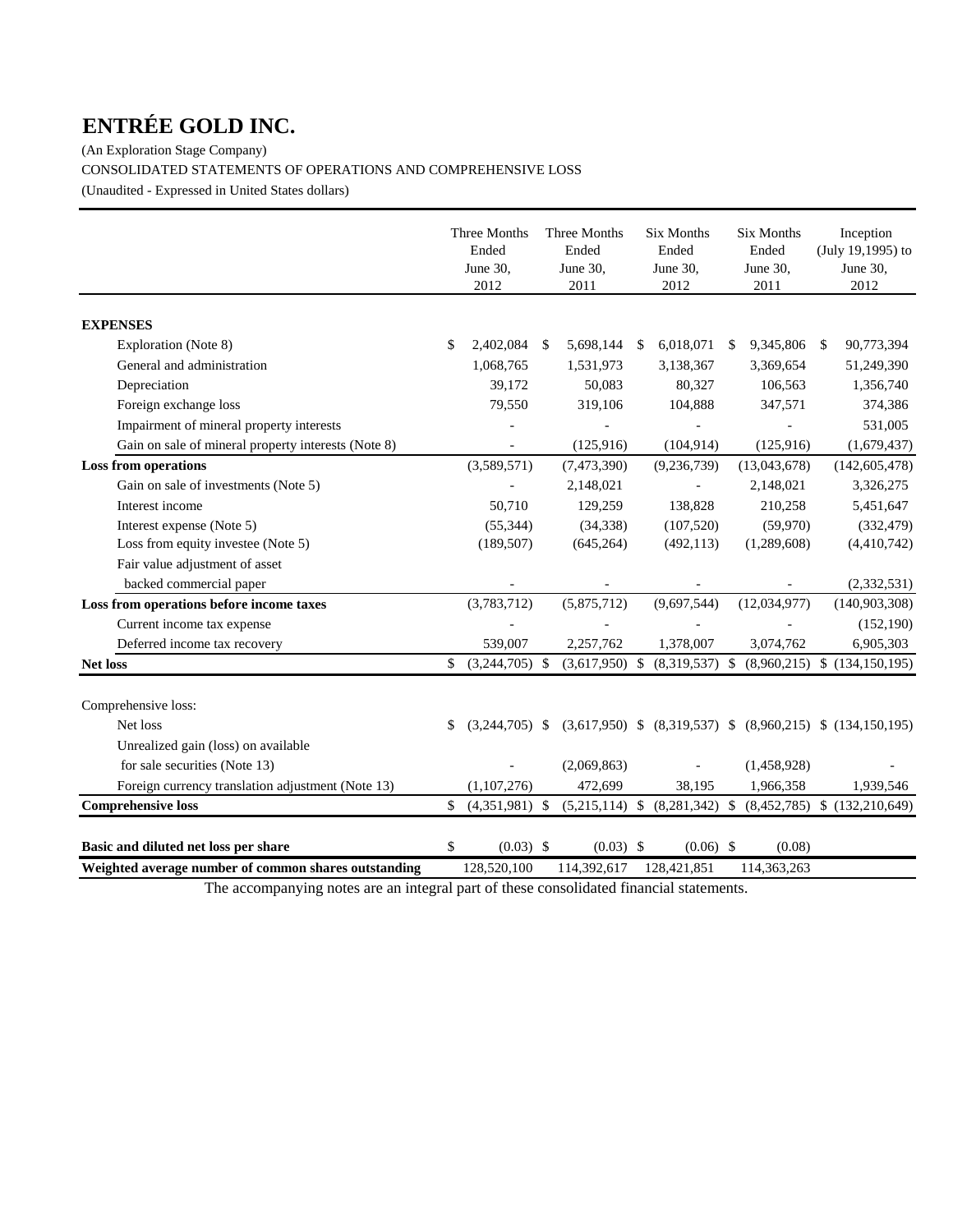(An Exploration Stage Company) CONSOLIDATED STATEMENT OF STOCKHOLDERS' EQUITY

(Unaudited - Expressed in United States dollars)

|                                          | Number of<br><b>Shares</b> |              | Common<br>Stock          |              | Additional<br>Paid-in Capital | Accumulated<br>Other<br>Comprehensive<br>Income |              | Accumulated<br>Deficit<br>During the<br>Exploration<br>Stage |              | Total<br>Stockholders'<br>Equity |
|------------------------------------------|----------------------------|--------------|--------------------------|--------------|-------------------------------|-------------------------------------------------|--------------|--------------------------------------------------------------|--------------|----------------------------------|
| Balance, June 30, 2011                   | 114,664,764                | $\mathbb{S}$ | 150,633,125              | \$           | 17,237,304                    | \$<br>6,258,144                                 | \$           | (117,650,665)                                                | $\mathbb{S}$ | 56,477,908                       |
| Shares issued:                           |                            |              |                          |              |                               |                                                 |              |                                                              |              |                                  |
| Exercise of stock options                | 157,308                    |              | 331,728                  |              | (125, 112)                    |                                                 |              |                                                              |              | 206,616                          |
| Mineral property interests               | 700,000                    |              | 1,579,168                |              | $\overline{\phantom{a}}$      |                                                 |              |                                                              |              | 1,579,168                        |
| Stock-based compensation                 |                            |              |                          |              | 192,964                       |                                                 |              |                                                              |              | 192,964                          |
| Foreign currency translation adjustment  |                            |              |                          |              |                               | (4,276,782)                                     |              |                                                              |              | (4,276,782)                      |
| Changes in available for sale securities |                            |              |                          |              |                               | (1,289,069)                                     |              |                                                              |              | (1,289,069)                      |
| Net loss                                 |                            |              |                          |              |                               | $\sim$                                          |              | (3,506,238)                                                  |              | (3,506,238)                      |
| Balance, September 30, 2011              | 115,522,072                | $\mathbb{S}$ | 152,544,021              | $\mathbf S$  | 17,305,156                    | \$<br>692,293                                   | $\mathbb{S}$ | (121, 156, 903)                                              | $\mathbf{s}$ | 49,384,567                       |
| Shares issued:                           |                            |              |                          |              |                               |                                                 |              |                                                              |              |                                  |
| Marketed offering                        | 11,482,216                 |              | 14,075,483               |              |                               |                                                 |              |                                                              |              | 14,075,483                       |
| Mineral property interests               | 12,500                     |              | 19,753                   |              |                               |                                                 |              |                                                              |              | 19,753                           |
| Stock-based compensation                 |                            |              |                          |              | 115,151                       |                                                 |              |                                                              |              | 115,151                          |
| Share issue costs                        |                            |              | (1,065,065)              |              |                               |                                                 |              |                                                              |              | (1,065,065)                      |
| Foreign currency translation adjustment  |                            |              |                          |              |                               | 1,209,058                                       |              |                                                              |              | 1,209,058                        |
| Net loss                                 |                            |              |                          |              |                               |                                                 |              | (4,673,755)                                                  |              | (4,673,755)                      |
| <b>Balance, December 31, 2011</b>        | 127,016,788                | $\mathbb{S}$ | 165,574,192              | $\mathbb{S}$ | 17,420,307                    | \$<br>1,901,351                                 | \$           | (125, 830, 658)                                              | \$           | 59,065,192                       |
| Shares issued:                           |                            |              |                          |              |                               |                                                 |              |                                                              |              |                                  |
| Exercise of over allotment               | 1,320,455                  |              | 1,628,583                |              |                               |                                                 |              |                                                              |              | 1,628,583                        |
| Exercise of stock options                |                            |              | (44, 679)                |              | 44,679                        |                                                 |              |                                                              |              |                                  |
| Mineral property interests               | 40,000                     |              | 52,293                   |              |                               |                                                 |              |                                                              |              | 52,293                           |
| Stock-based compensation                 |                            |              | $\overline{\phantom{a}}$ |              | 1,149,434                     |                                                 |              |                                                              |              | 1,149,434                        |
| Share issue costs                        |                            |              | (108, 058)               |              |                               |                                                 |              |                                                              |              | (108, 058)                       |
| Foreign currency translation adjustment  |                            |              | $\overline{\phantom{a}}$ |              |                               | 1,145,471                                       |              |                                                              |              | 1,145,471                        |
| Net loss                                 |                            |              |                          |              |                               |                                                 |              | (5,074,832)                                                  |              | (5,074,832)                      |
| Balance, March 31, 2012                  | 128,377,243                | \$           | 167, 102, 331            | $\mathbb{S}$ | 18,614,420                    | \$<br>3,046,822                                 | \$           | (130,905,490)                                                | \$           | 57,858,083                       |
| Shares issued:                           |                            |              |                          |              |                               |                                                 |              |                                                              |              |                                  |
| Mineral property interests               | 500,000                    |              | 326,483                  |              |                               |                                                 |              |                                                              |              | 326,483                          |
| Stock-based compensation                 |                            |              |                          |              | 41,053                        |                                                 |              |                                                              |              | 41,053                           |
| Foreign currency translation adjustment  |                            |              |                          |              |                               | (1,107,276)                                     |              |                                                              |              | (1,107,276)                      |
| Net loss                                 |                            |              |                          |              |                               | $\sim$                                          |              | (3,244,705)                                                  |              | (3,244,705)                      |
| <b>Balance, June 30, 2012</b>            | 128,877,243                | \$           | 167,428,814              | \$           | 18,655,473                    | \$<br>1,939,546                                 | \$           | (134, 150, 195)                                              | \$           | 53,873,638                       |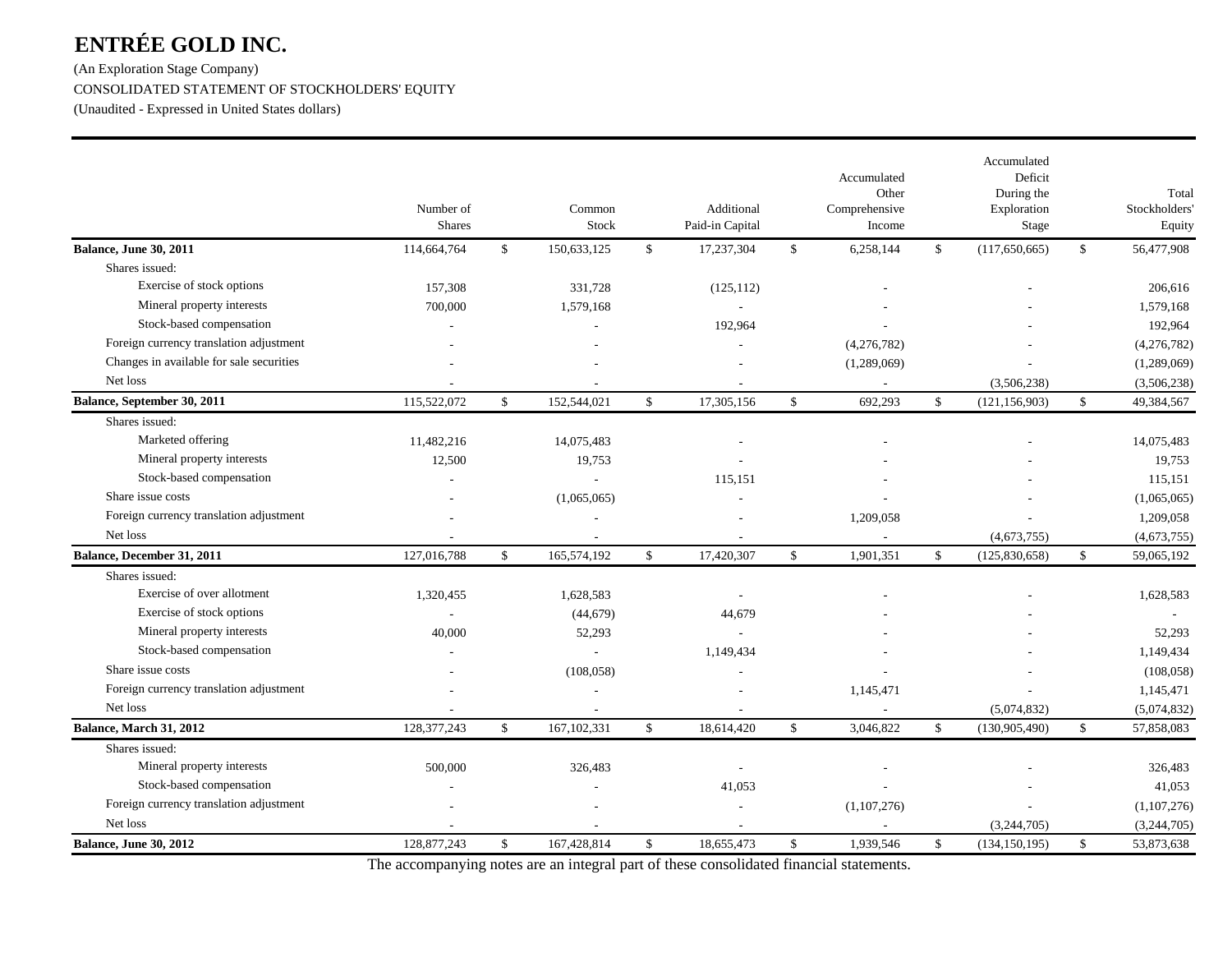(An Exploration Stage Company) CONSOLIDATED STATEMENTS OF CASH FLOWS (Unaudited - Expressed in United States dollars)

|                                                                        | Three Months<br>Ended<br>June 30,<br>2012 | Three Months<br>Ended<br>June 30,<br>2011 | Six Months<br>Ended<br>June 30,<br>2012 | Six Months<br>Ended<br>June 30,<br>2011 | Inception<br>(July 19,1995) to<br>June 30,<br>2012 |
|------------------------------------------------------------------------|-------------------------------------------|-------------------------------------------|-----------------------------------------|-----------------------------------------|----------------------------------------------------|
| <b>CASH FLOWS FROM OPERATING ACTIVITIES</b>                            |                                           |                                           |                                         |                                         |                                                    |
| Net loss                                                               | $$$ $(3,244,705)$                         | $$$ (3,617,950)                           |                                         |                                         | $$ (8,319,537) \$ (8,960,215) \$ (134,150,195)$    |
| Items not affecting cash:                                              |                                           |                                           |                                         |                                         |                                                    |
| Depreciation                                                           | 39,172                                    | 50,083                                    | 80,327                                  | 106,563                                 | 1,356,740                                          |
| Stock-based compensation                                               | 41,053                                    | 138,077                                   | 1,190,487                               | 683,046                                 | 22,736,369                                         |
| Fair value adjustment of asset backed                                  |                                           |                                           |                                         |                                         |                                                    |
| commercial paper                                                       |                                           |                                           |                                         |                                         | 2,332,531                                          |
| Escrow shares compensation                                             |                                           |                                           |                                         |                                         | 2,001,832                                          |
| Mineral property interest paid in<br>stock and warrants                |                                           |                                           |                                         |                                         |                                                    |
|                                                                        | 189,507                                   | 645,264                                   | 492,113                                 | 1,289,608                               | 4,052,698<br>4,410,742                             |
| Loss from equity investee                                              | 55,344                                    | 34,338                                    | 107,520                                 | 59,970                                  | 332,479                                            |
| Interest expense<br>Deferred income tax recovery                       | (539,007)                                 | (2,257,762)                               | (1,378,007)                             | (3,074,762)                             | (6,905,303)                                        |
| Gain on sale of mineral property interests                             |                                           | (125,916)                                 | (104, 914)                              | (125,916)                               | (1,679,437)                                        |
| Impairment of mineral property interests                               |                                           |                                           | $\overline{\phantom{a}}$                | $\bar{a}$                               | 531,005                                            |
| Gain on sale of investments                                            | $\sim$                                    | (2,148,021)                               | $\equiv$                                | (2,148,021)                             | (3,326,275)                                        |
| Other items not affecting cash                                         | 155,371                                   | (34, 338)                                 | 105,420                                 | (51,509)                                | 150,837                                            |
| Changes in assets and liabilities:                                     |                                           |                                           |                                         |                                         |                                                    |
| Receivables                                                            | (30,793)                                  | (100, 139)                                | 261,657                                 | 67,675                                  | (68, 396)                                          |
| Prepaid expenses                                                       | 136,115                                   | 304,331                                   | 339,681                                 | 480,155                                 | (510, 880)                                         |
| Other assets                                                           | (32,502)                                  |                                           | (32,502)                                | $\overline{\phantom{a}}$                | (32,502)                                           |
| Accounts payable and accrued liabilities                               | (1,245,880)                               | 1,349,132                                 | (1, 193, 830)                           | 1,239,707                               | 318,664                                            |
| Net cash used in operating activities                                  | (4,476,325)                               | (5,762,901)                               | (8,451,585)                             | (10, 433, 699)                          | (108, 449, 091)                                    |
| <b>CASH FLOWS FROM FINANCING ACTIVITIES</b>                            |                                           |                                           |                                         |                                         |                                                    |
| Proceeds from issuance of capital stock                                |                                           | 48,356                                    | 1,628,583                               | 401,850                                 | 131,003,994                                        |
| Share issue costs                                                      |                                           |                                           | (108, 058)                              | $\overline{\phantom{a}}$                | (4,866,271)                                        |
| Net cash provided by financing activities                              | $\bar{a}$                                 | 48,356                                    | 1,520,525                               | 401,850                                 | 126, 137, 723                                      |
|                                                                        |                                           |                                           |                                         |                                         |                                                    |
| CASH FLOWS FROM INVESTING ACTIVITIES                                   |                                           |                                           |                                         |                                         |                                                    |
| Cash acquired on acquisition of PacMag Metals Limited                  |                                           |                                           |                                         |                                         | 837,263                                            |
| Mineral property interests                                             | (100,000)                                 | 30,797                                    | (2,210,000)                             | $\overline{\phantom{a}}$                | (3,204,610)                                        |
| Reclamation deposits<br>Short-term investments                         | 32,502                                    | (62, 819)                                 |                                         | (62, 819)                               | (211, 188)                                         |
|                                                                        | 5,076,271                                 |                                           | 5,076,271                               |                                         |                                                    |
| Purchase of asset backed<br>commercial paper                           |                                           |                                           |                                         |                                         | (4,031,122)                                        |
| Acquisition of PacMag Metals Limited                                   |                                           |                                           |                                         |                                         | (7,465,495)                                        |
| Acquisition of equipment                                               |                                           | (36,017)                                  | (17, 307)                               | (200, 267)                              | (2,105,026)                                        |
| Proceeds from sale of mineral property interests                       |                                           | 125,916                                   | 104,914                                 | 125,916                                 | 1,596,305                                          |
| Proceeds from sale of investments                                      |                                           | 3,174,208                                 |                                         | 3,174,208                               |                                                    |
| Net cash provided by (used in) investing activities                    | 5,008,773                                 | 3,232,085                                 | 2,953,878                               | 3,037,038                               | 5,734,895<br>(8,848,978)                           |
|                                                                        |                                           |                                           |                                         |                                         |                                                    |
| Effect of foreign currency translation on cash and<br>cash equivalents | (288, 263)                                | 498,708                                   | (14, 754)                               | 977,312                                 | 1,680,608                                          |
| Change in cash and cash equivalents                                    |                                           |                                           |                                         |                                         |                                                    |
| during the period                                                      | 244,185                                   | (1,983,752)                               | (3,991,936)                             | (6,017,499)                             | 10,520,262                                         |
| Cash and cash equivalents, beginning of period                         | 10,276,077                                | 17,262,422                                | 14,512,198                              | 21,296,169                              |                                                    |
| Cash and cash equivalents, end of period                               | \$10,520,262                              | \$15,278,670                              | \$10,520,262                            | \$15,278,670                            | \$<br>10,520,262                                   |
| Cash paid for interest during the period                               | $\$$<br>ä,                                | \$                                        | \$<br>÷,                                | \$<br>$\sim$                            | \$                                                 |
| Cash paid for income taxes during the period                           | $\$$<br>$\overline{\phantom{a}}$          | \$<br>$\overline{\phantom{a}}$            | \$<br>$\overline{\phantom{a}}$          | \$<br>$\blacksquare$                    | \$<br>$\sim$                                       |

Supplemental disclosure with respect to cash flows (Note 14)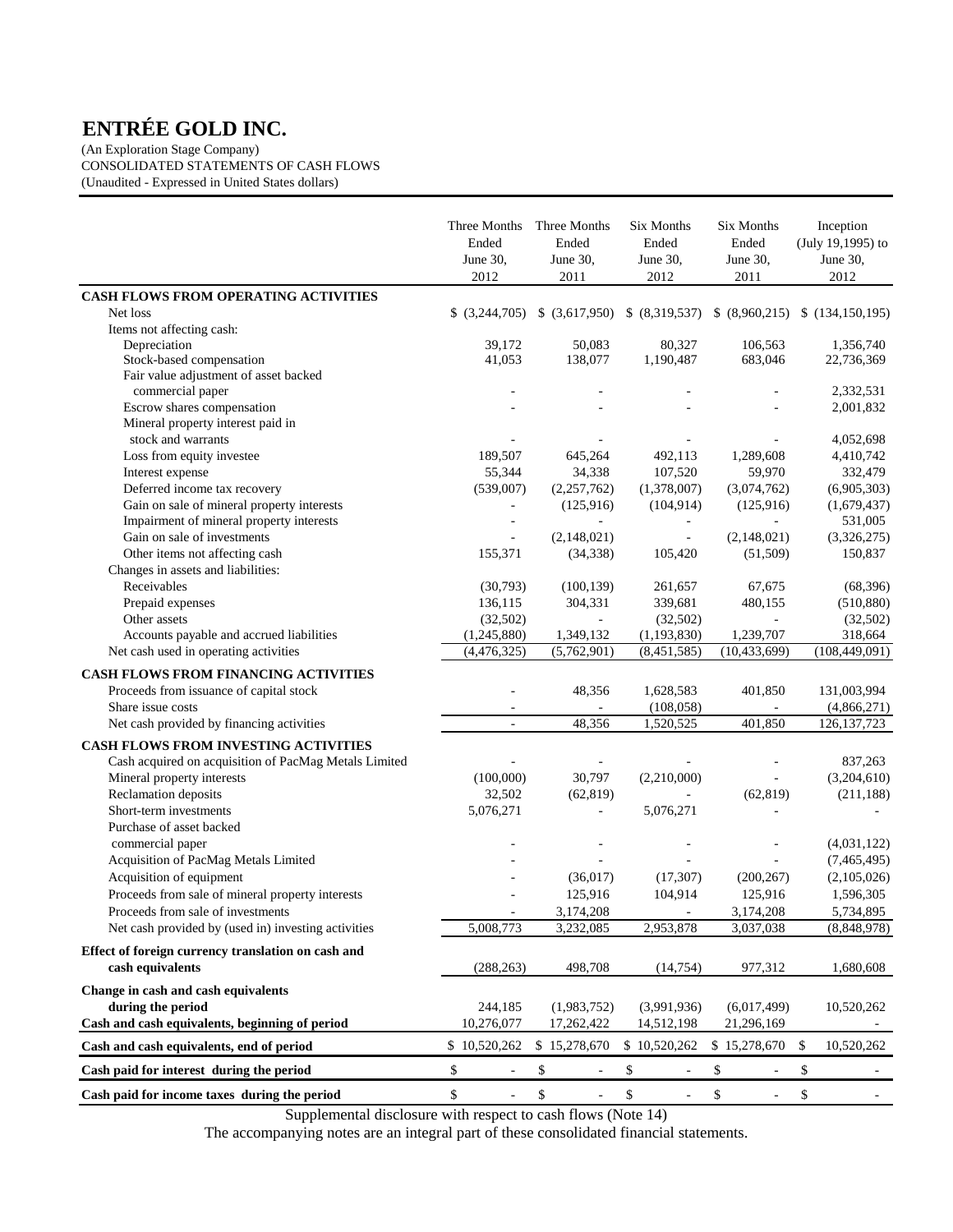### **1. NATURE OF OPERATIONS**

Entrée Gold Inc. was incorporated under the laws of the Province of British Columbia on July 19, 1995 and continued under the laws of the Yukon Territory on January 22, 2003. On May 27, 2005, Entrée Gold Inc. changed its governing jurisdiction from the Yukon Territory to British Columbia by continuing into British Columbia under the *Business Corporations Act* (British Columbia). The principal business activity of Entrée Gold Inc., together with its subsidiaries (collectively referred to as "the Company"), is the exploration of mineral property interests. To date, the Company has not generated significant revenues from its operations and is considered to be in the exploration stage.

All amounts are expressed in United States dollars, except for certain amounts denoted in Canadian dollars ("C\$"), and Australian dollars ("A\$").

These consolidated financial statements have been prepared on the assumption that the Company will be able to realize its assets and discharge its liabilities in the normal course of business. The Company currently earns no operating revenues. Continued operations of the Company are dependent upon the Company's ability to secure additional equity capital or receive other financial support, and in the longer term to generate profits from business operations. Management believes that the Company has sufficient working capital to maintain its operations for the next 12 months.

## **2. BASIS OF PRESENTATION**

The interim period financial statements have been prepared by the Company in conformity with generally accepted accounting principles in the United States of America. The preparation of financial data is based on accounting principles and practices consistent with those used in the preparation of annual financial statements, and in the opinion of management these financial statements contain all adjustments necessary (consisting of normally recurring adjustments) to present fairly the financial information contained therein. Certain information and footnote disclosure normally included in the financial statements prepared in conformity with generally accepted accounting principles in the United States of America have been condensed or omitted. These interim period statements should be read together with the most recent audited financial statements and the accompanying notes for the year ended December 31, 2011. The results of operations for the six months ended June 30, 2012 are not necessarily indicative of the results to be expected for the year ending December 31, 2012.

## **3. SIGNIFICANT ACCOUNTING POLICIES**

These consolidated financial statements follow the same significant accounting principles as those outlined in the notes to the audited consolidated financial statements for the year ended December 31, 2011.

#### **4. CASH, CASH EQUIVALENTS AND SHORT-TERM INVESTMENTS**

Cash, cash equivalents and short-term investments consist of the following:

|                             | June $30$ ,<br>2012 |    | December 31.<br>2011 |
|-----------------------------|---------------------|----|----------------------|
| Cash at bank and in hand    | 10,520,262          | -S | 10,579,061           |
| Cash equivalent investments |                     |    | 3,933,137            |
| Short-term investments      |                     |    | 4,916,421            |
|                             | 10,520,262          |    | 19,428,619           |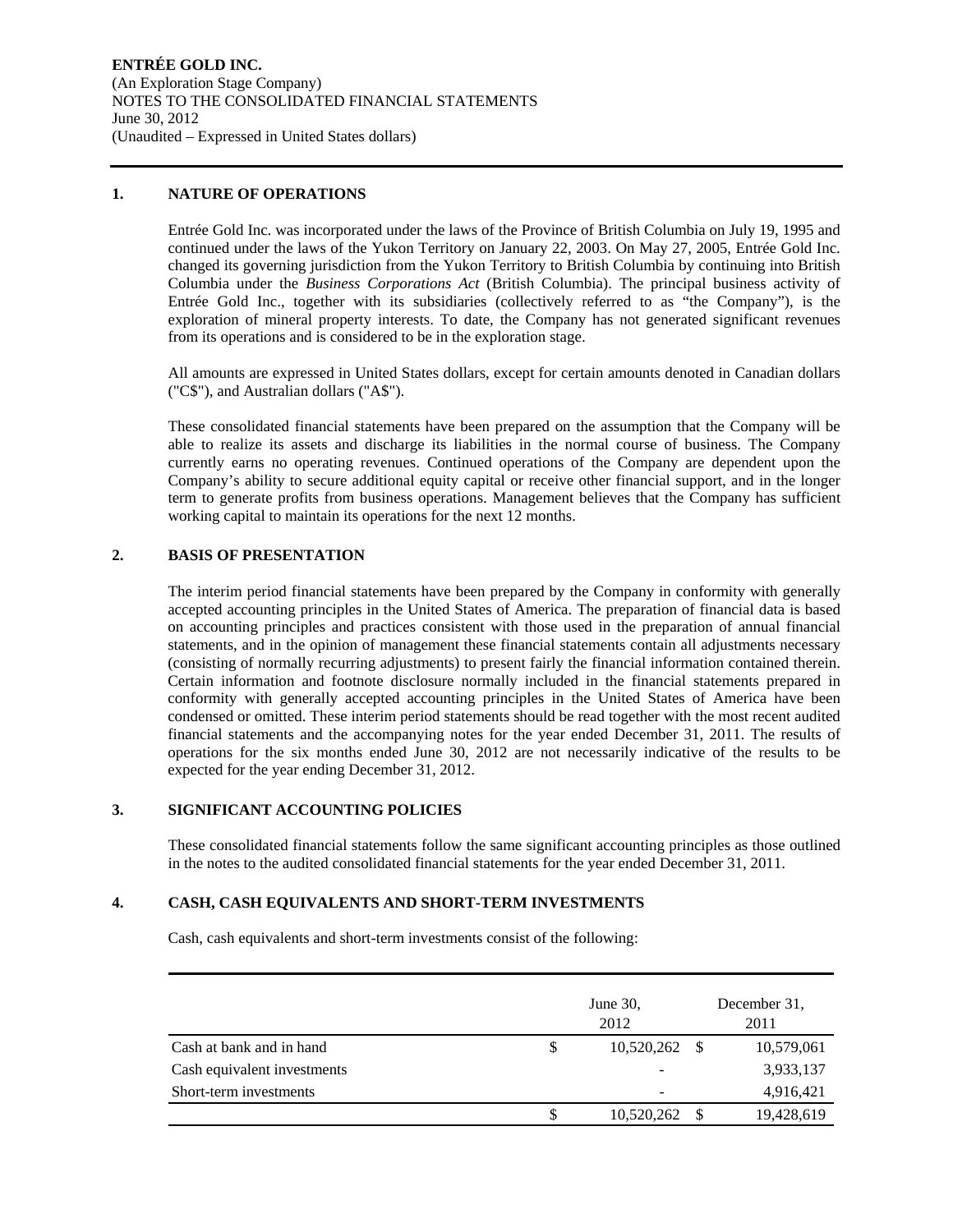#### **5. LONG-TERM INVESTMENTS**

#### *Equity Method Investment*

The Company has a 20% interest in a joint venture with Oyu Tolgoi LLC ("OTLLC"), a company owned 66% by Turquoise Hill Resources Ltd. (formerly Ivanhoe Mines Ltd.) and 34% by the Government of Mongolia (Note 8). The Company's share of the loss of the joint venture is \$492,113 for the six months ended June 30, 2012 (June 30, 2011 - \$1,289,608) plus accrued interest expense of \$107,520 for the six months ended June 30, 2012 (June 30, 2011 - \$59,970).

## *Asset Backed Commercial Paper*

During the year ended December 31, 2011, the Company sold its asset backed notes ("AB Notes") with a face value of C\$4,007,068, and an expected maturity date of December 20, 2016, for gross cash proceeds of \$2,560,687, net of taxes. The Company had designated the notes as available for sale and the notes were recorded at fair value using a discounted cash flow approach. The Company recorded a gain on sale of investments of \$1,178,254 for the year ended December 31, 2011.

#### *Australia Listed Equity Securities*

During the year ended December 31, 2011, the Company sold its Australian listed securities for gross cash proceeds of \$3,174,208, net of taxes. The Company recorded a gain on sale of investments of \$2,148,021 for the year ended December 31, 2011.

|                    |              | June 30, 2012               |                   | December 31, 2011 |                             |                   |
|--------------------|--------------|-----------------------------|-------------------|-------------------|-----------------------------|-------------------|
|                    | Cost         | Accumulated<br>Depreciation | Net Book<br>Value | Cost              | Accumulated<br>Depreciation | Net Book<br>Value |
|                    |              |                             |                   |                   |                             |                   |
| Office equipment   | 125,407<br>S | 88,015<br>S                 | \$ 37,392         | 125,486<br>S.     | \$ 83,346                   | \$42,140          |
| Computer equipment | 580,324      | 360,956                     | 219,368           | 577,249           | 322,882                     | 254,367           |
| Field equipment    | 553,728      | 272,207                     | 281,521           | 568,984           | 246,363                     | 322,621           |
| <b>Buildings</b>   | 421,597      | 296,612                     | 124,985           | 422,468           | 286,750                     | 135,718           |
|                    | \$1,681,056  | \$1,017,790                 | \$663,266         | \$1,694,187       | \$939,341                   | \$754,846         |

## **6. EQUIPMENT**

## **7. ACQUISITIONS**

The Company acquired all of the outstanding shares of PacMag Metals Limited (now PacMag Metals Pty Ltd) ("PacMag") on June 30, 2010, pursuant to a Scheme Implementation Deed dated November 28, 2009 and amended by a Deed of Variation dated April 12, 2010 with PacMag, by way of schemes of arrangement (the "Schemes") under the laws of Australia. The acquisition has been accounted for as an acquisition of the net assets of PacMag, rather than a business combination, as the net assets acquired did not represent a separate business transaction. For accounting purposes, the Company acquired control of PacMag on June 30, 2010 and these consolidated financial statements include the results of PacMag from June 30, 2010.

As consideration to former shareholders and option holders of PacMag, the Company issued 15,020,801 common shares valued at \$28,325,101, paid \$6,160,391 and incurred transaction costs of \$1,282,789 for total consideration of \$35,768,281.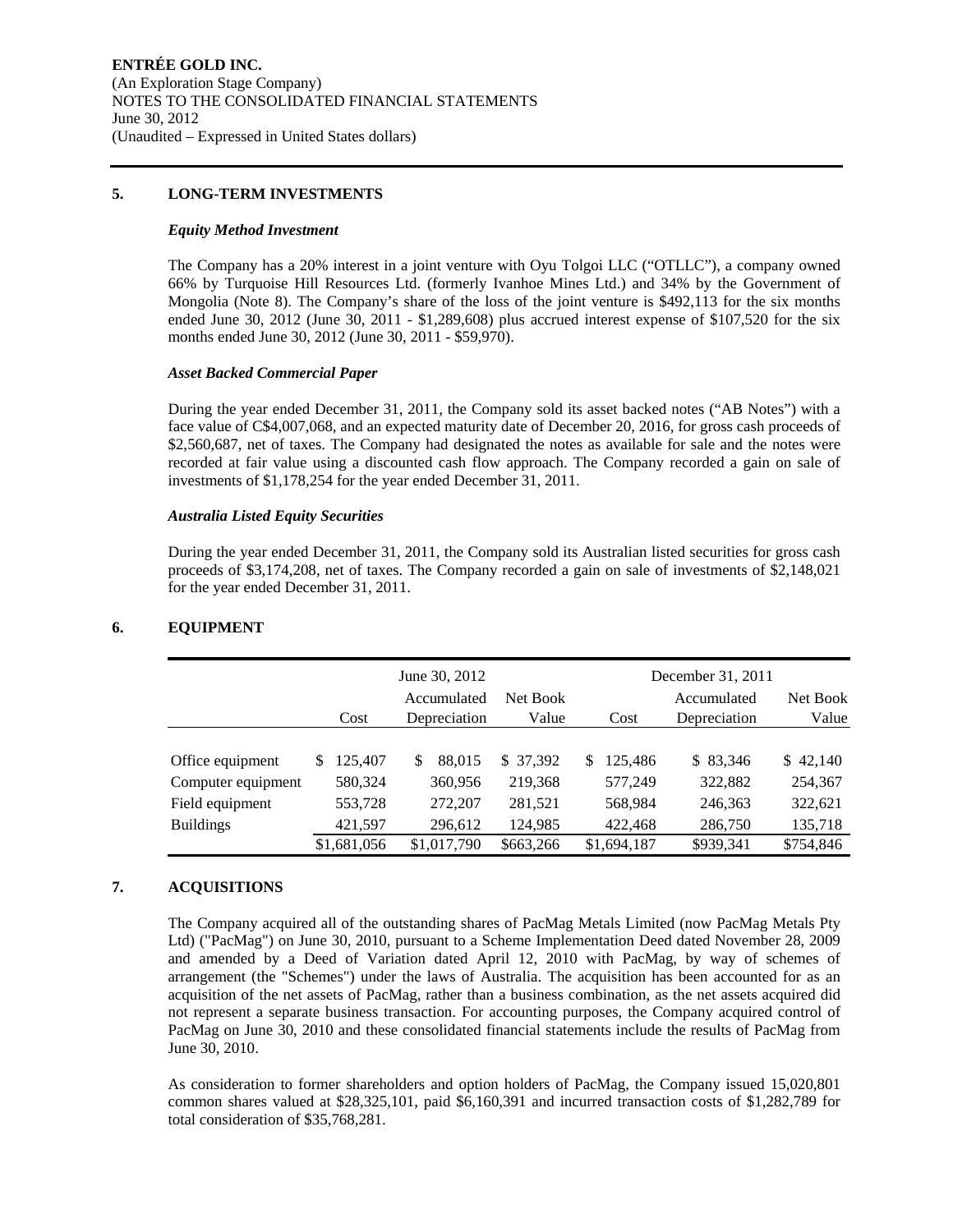## **7. ACQUISTIONS** (cont'd...)

The Company allocated the consideration to assets acquired and liabilities assumed as follows:

| Cash                                     | \$<br>837,263    |
|------------------------------------------|------------------|
| Receivables and deposits                 | 174,440          |
| Investments                              | 895,273          |
| Mineral property interests               | 47,979,966       |
| Equipment                                | 1,488            |
| Accounts payable and accrued liabilities | (128, 689)       |
| Deferred income tax liability            | (13,991,460)     |
|                                          | \$<br>35,768,281 |

For the purposes of these consolidated financial statements, the purchase consideration has been allocated to the fair value of assets acquired and liabilities assumed, based on management's best estimates and taking into account all available information at the time of acquisition as well as applicable information at the time these consolidated financial statements were prepared.

### **8. MINERAL PROPERTY INTERESTS**

Title to mineral property interests involves certain inherent risks due to the difficulties of determining the validity of certain claims as well as the potential for problems arising from the frequently ambiguous conveyancing history characteristic of many mineral property interests. The Company has investigated title to its mineral property interests and, to the best of its knowledge, title to the mineral property interests is in good standing.

#### *Material Properties*

The Company's two principal assets are its interest in the Lookout Hill copper-gold property in Mongolia, and the Ann Mason copper-molybdenum project in Nevada.

#### **Lookout Hill, Mongolia**

The Lookout Hill property in the South Gobi region of Mongolia is comprised of two mining licences, Shivee Tolgoi and Javhlant, granted by the Mineral Resources Authority of Mongolia in October 2009. Title to the two licences is held by the Company.

In October 2004, the Company entered into an arm's-length Equity Participation and Earn-In Agreement (the "Earn-In Agreement") with Ivanhoe Mines Ltd. (now Turquoise Hill Resources Ltd.) ("Turquoise Hill"). Under the Earn-In Agreement, Turquoise Hill agreed to purchase equity securities of the Company, and was granted the right to earn an interest in what is now the eastern portion of the Shivee Tolgoi mining licence and all of the Javhlant mining licence (together the "Joint Venture Property"). Most of Turquoise Hill's rights and obligations under the Earn-In Agreement were subsequently assigned by Turquoise Hill to what was then its wholly-owned subsidiary, OTLLC. The Government of Mongolia subsequently acquired a 34% interest in OTLLC from Turquoise Hill.

On June 30, 2008, OTLLC gave notice that it had completed its earn-in obligations by expending a total of \$35 million on exploration of the Joint Venture Property. OTLLC earned an 80% interest in all minerals extracted below a sub-surface depth of 560 metres from the Joint Venture Property and a 70% interest in all minerals extracted from surface to a depth of 560 metres from the Joint Venture Property. In accordance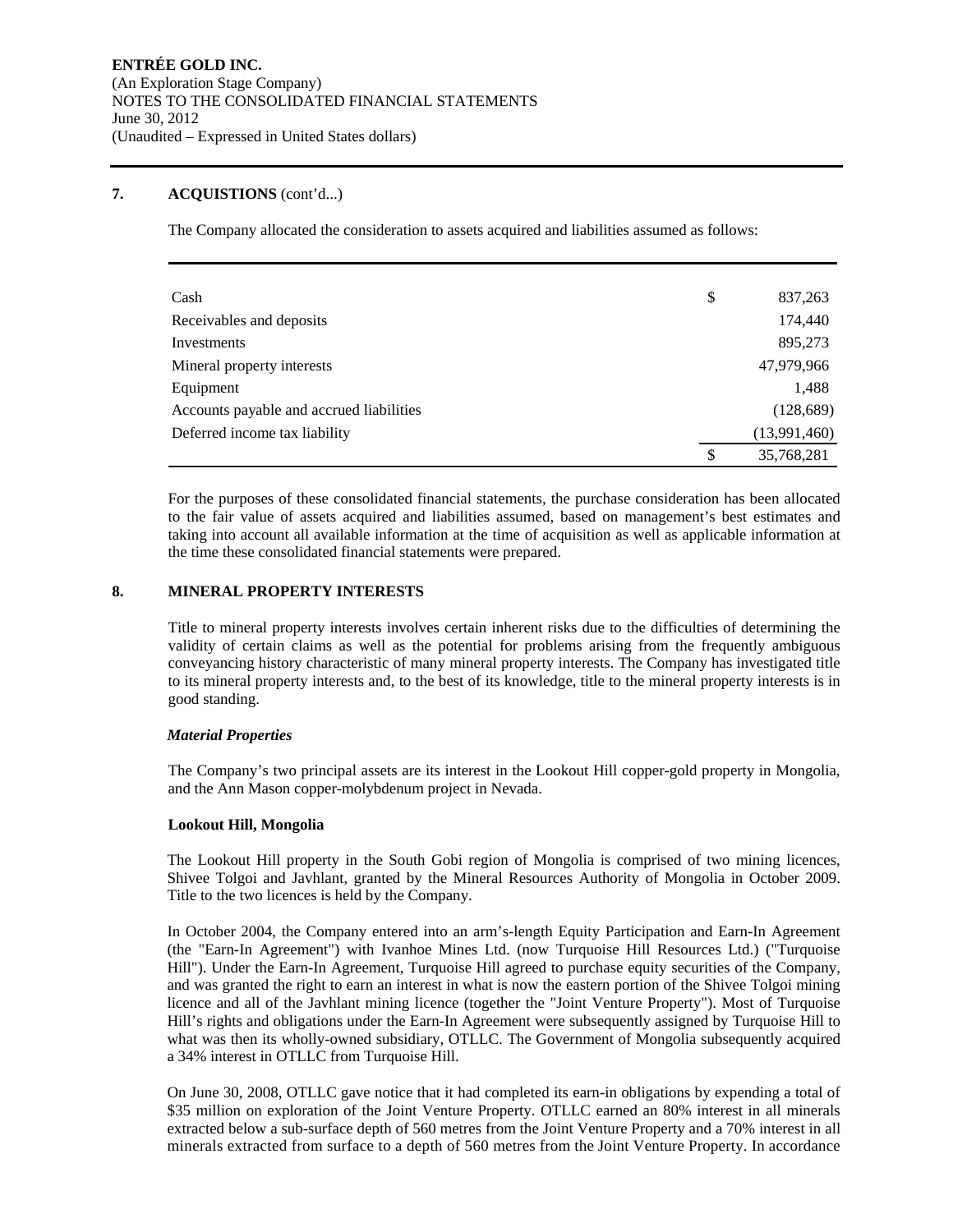#### **8. MINERAL PROPERTY INTERESTS** (cont'd...)

#### *Material Properties* (cont'd...)

#### **Lookout Hill, Mongolia** (cont'd...)

with the Earn-In Agreement, the Company and OTLLC formed a joint venture (the "Entrée-OTLLC Joint Venture") on terms annexed to the Earn-In Agreement.

The portion of the Shivee Tolgoi mining licence outside of the Joint Venture Property ("Shivee West") is 100% owned by the Company, but is subject to a first right of refusal by OTLLC.

The Shivee Tolgoi and Javhlant mining licences were each issued for a 30 year term and have rights of renewal for two further 20 year terms.

As of June 30, 2012, the Entrée-OTLLC Joint Venture had expended approximately \$22.7 million to advance the Joint Venture Property. Under the terms of the Entrée-OTLLC Joint Venture, OTLLC contributed on behalf of the Company its required participation amount charging interest at prime plus 2% (Note 9).

#### **Ann Mason, Nevada, United States**

The Ann Mason Project is defined by a series of both unpatented lode claims on public land administered by the Bureau of Land Management, and patented lode claims. The Company assembled this package of claims through a combination of staking and a series of transactions undertaken since August 2009, including the acquisition of PacMag. The project area includes the Ann Mason copper-molybdenum porphyry deposit, the Blue Hill oxide target, and several early-stage copper porphyry targets including the Blackjack, Roulette and Minnesota targets.

On August 26, 2010, the Company acquired 51% of Honey Badger Exploration Inc.'s ("Honey Badger") interest in unpatented lode claims formerly known as the Blackjack property after incurring expenditures of \$900,000 on the property, issuing 37,500 common shares and reimbursing Honey Badger for up to \$206,250 of expenditures previously incurred on the property. On July 27, 2011, the Company acquired Honey Badger's remaining 49% interest in the Blackjack property, by issuing 550,000 common shares and paying \$650,000 to Honey Badger. Certain of the claims are subject to an underlying mining lease and option to purchase agreement with two individuals. The underlying agreement provides for an option to purchase the claims for \$500,000, a 3% net smelter returns ("NSR") royalty (which may be bought down to a 1% NSR royalty for \$2 million) and annual advance minimum royalty payments of \$27,500 which commenced in June 2011 and will continue until the commencement of sustained commercial production. The advance payments will be credited against future net smelter returns royalty payments.

In September 2009, the Company entered into an agreement with Bronco Creek Exploration Inc. ("Bronco Creek"), a wholly-owned subsidiary of Eurasian Minerals Inc. (together, "Eurasian Minerals"), whereby the Company may acquire an 80% interest in unpatented lode claims formerly known as the Roulette property. In order to acquire its interest, the Company must: (a) incur expenditures of \$1,000,000, make cash payments of \$140,000 and issue 85,000 common shares of the Company within three years; (b) make aggregate advance royalty payments totalling \$375,000 between the fifth and tenth anniversaries of the agreement; and (c) deliver a bankable feasibility study before the tenth anniversary of the agreement. In accordance with the agreement, the Company has completed required exploration expenditures of \$600,000, issued 85,000 shares and made payments totalling \$140,000.

During the six months ended June 30, 2012, the Company, through a combination of staking and purchase agreements, acquired or entered into agreements to acquire certain lode claims within or contiguous to the boundaries of its Ann Mason Project pursuant to which the Company paid \$2,121,170 and issued 40,000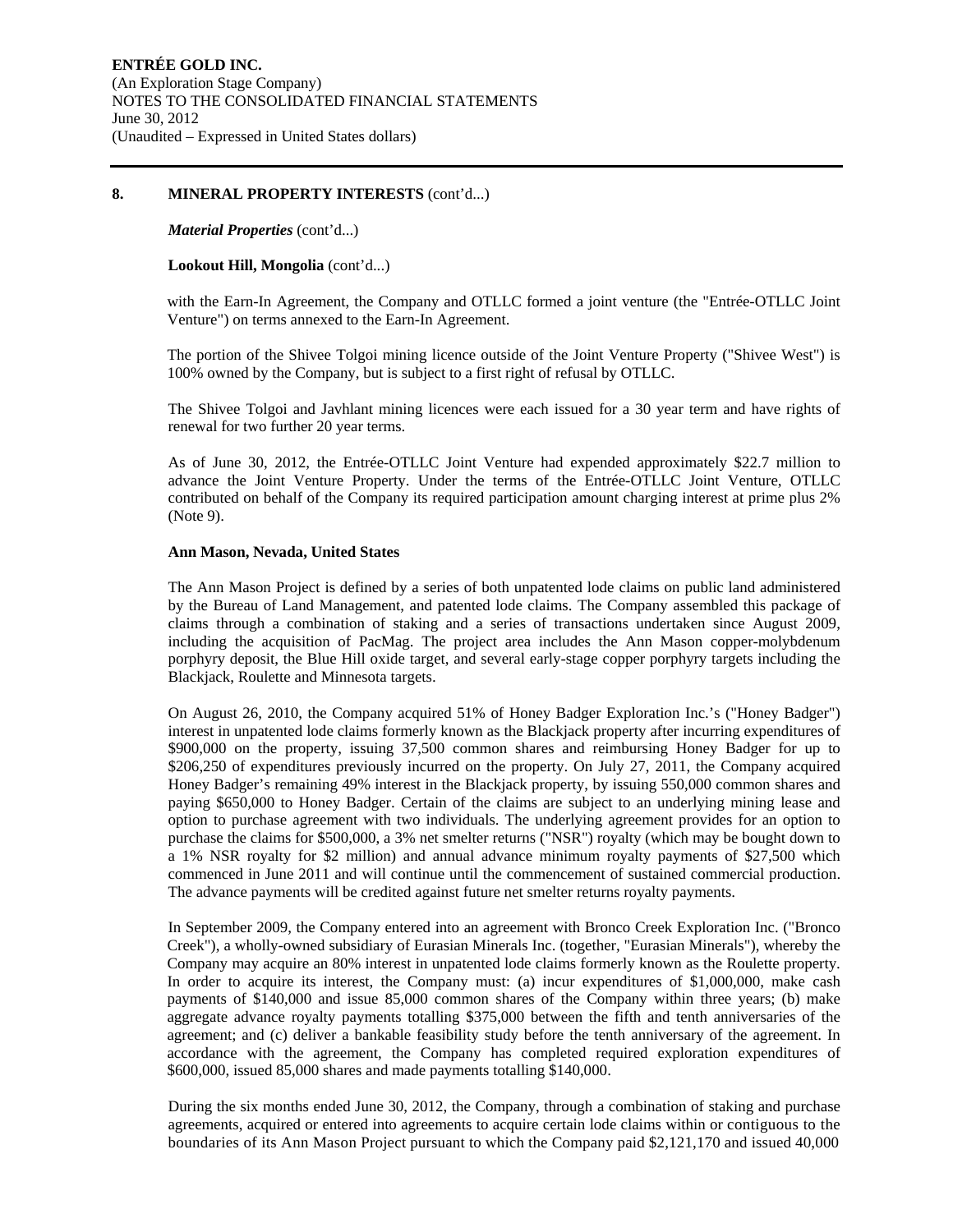#### **8. MINERAL PROPERTY INTERESTS** (cont'd...)

#### *Material Properties* (cont'd...)

#### **Ann Mason, Nevada, United States** (cont'd...)

common shares valued at \$52,293. In order to complete the acquisition of certain of these claims, the Company is required to pay an additional \$1,500,000 by September 13, 2012.

### *Other Properties*

During the six months ended June 30, 2012, the Company also had interests in non-material properties in Australia, United States, and Peru. Non-material properties include the following:

### **Australia Properties**

The Company has a number of mineral property interests in Australia which it acquired in conjunction with the PacMag acquisition, including the Blue Rose joint venture and the Mystique farm-out. The Company holds a 51% interest in the Blue Rose copper-iron-gold-molybdenum joint venture property, with Giralia Resources Pty Ltd., now a subsidiary of Atlas Iron Limited (ASX:AGO) ("Atlas"), retaining the remaining 49% interest. The Company has a farm-out agreement with Black Fire Gold Pty Ltd, a wholly-owned subsidiary of Black Fire Minerals Limited (ASX:BFE – "Black Fire"), pursuant to which Black Fire can earn a 60% interest in the Mystique property by expending \$1 million by September 2012 and a 75% interest by expending \$2.5 million by September 2014. Black Fire can earn an additional 10% interest by sole funding a pre-feasibility study on the property.

The Company recorded a gain on sale of mineral property interests of \$104,914 on the Northling property during the six months ended June 30, 2012 (June 30, 2011 – \$125,916).

## **Empirical**

During the six months ended June 30, 2012, the Company entered into an agreement with Empirical Discovery, LLC to purchase a 100% interest in the Lordsburg and Oak Grove properties, subject to a 2% NSR royalty, pursuant to which the Company paid \$100,000 and issued 500,000 common shares valued at \$326,483. Empirical has an option, until March 1, 2013, to reacquire the Oak Grove property for no consideration in the event that Entrée does not complete a minimum amount of drilling prior to January 1, 2013.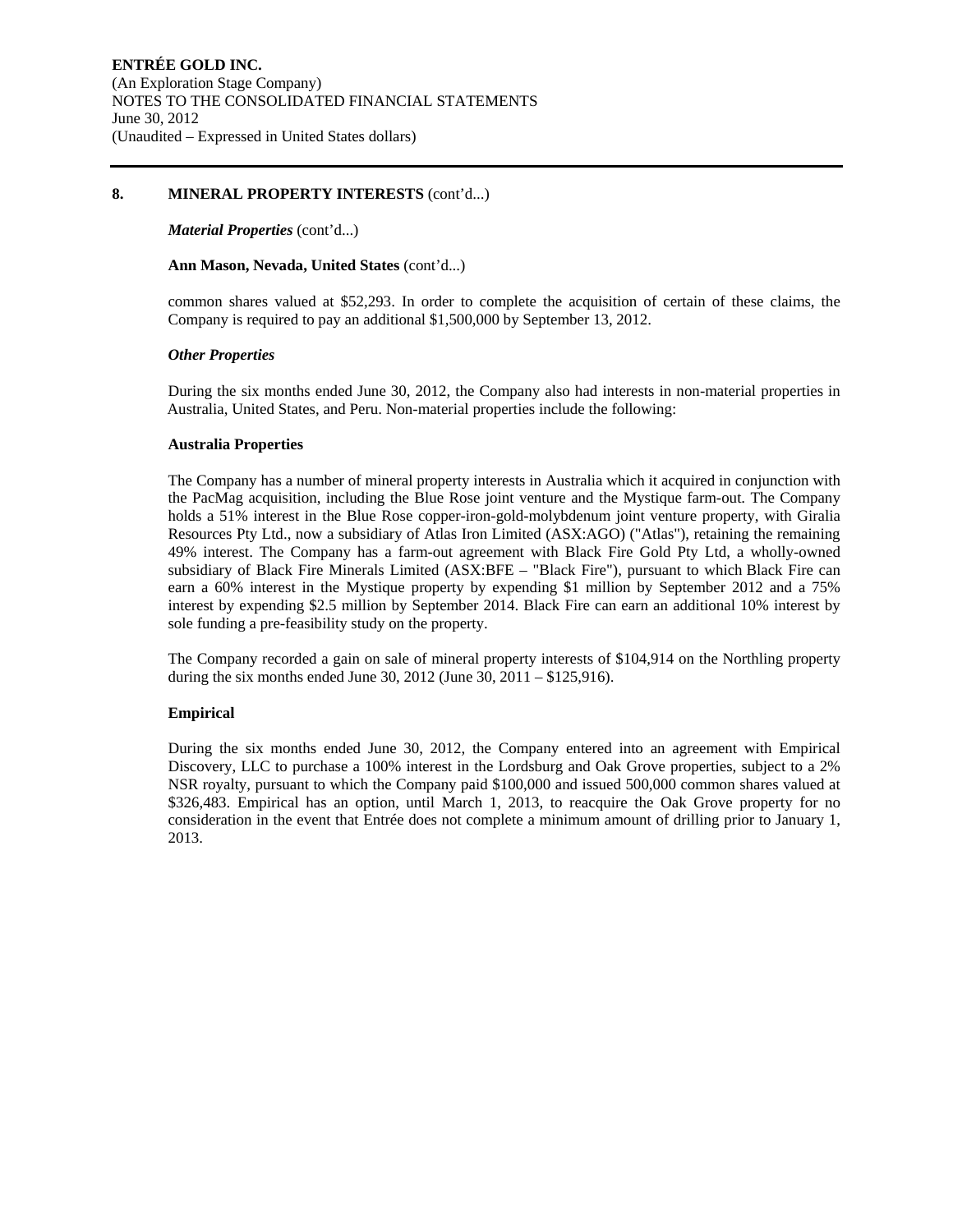## **8. MINERAL PROPERTY INTERESTS** (cont'd...)

Capitalized mineral property acquisition costs are summarized as follows:

|                            | June 30,<br>2012 |    | December 31.<br>2011 |
|----------------------------|------------------|----|----------------------|
| <b>USA</b>                 |                  |    |                      |
| Ann Mason                  | \$<br>52,884,485 | S. | 50,973,368           |
| Empirical                  | 967,269          |    | 532,550              |
| Other                      | 199,343          |    | 199,754              |
| <b>Total USA</b>           | 54,051,097       |    | 51,705,672           |
| <b>AUSTRALIA</b>           |                  |    |                      |
| <b>Blue Rose JV</b>        | 557,775          |    | 558,927              |
| Mystique                   | 413,311          |    | 414,164              |
| <b>Total Australia</b>     | 971,086          |    | 973,091              |
| <b>Total all locations</b> | \$<br>55,022,183 | \$ | 52,678,763           |

Exploration costs expensed are summarized as follows:

|                            | Three Months<br>Ended<br>June $30$ ,<br>2012 |                                |               | Three Months<br>Ended<br>June $30$ ,<br>2011      |   | <b>Six Months</b><br>Ended<br>June $30$ .<br>2012 | Six Months<br>Ended<br>June $30$ ,<br>2011 |                                   |  |
|----------------------------|----------------------------------------------|--------------------------------|---------------|---------------------------------------------------|---|---------------------------------------------------|--------------------------------------------|-----------------------------------|--|
| US<br>Mongolia<br>Other    | \$                                           | 1,677,194<br>652,279<br>72,611 |               | <sup>\$</sup><br>4,628,089<br>1,009,271<br>60,784 |   | 4,546,825<br>1,219,800<br>251.446                 | \$                                         | 7,663,795<br>1,508,566<br>173,445 |  |
| <b>Total all locations</b> | \$                                           | 2,402,084                      | <sup>\$</sup> | 5.698.144                                         | S | 6,018,071                                         | \$.                                        | 9,345,806                         |  |

## **9. LOANS PAYABLE**

Under the terms of the Entrée-OTLLC Joint Venture (Note 8), OTLLC will contribute funds to approved joint venture programs and budgets on the Company's behalf. Interest on each loan advance shall accrue at an annual rate equal to OTLLC's actual cost of capital or the prime rate of the Royal Bank of Canada, plus two percent (2%) per annum, whichever is less, as at the date of the advance. The loans will be repayable by the Company monthly from ninety percent (90%) of the Company's share of available cash flow from the Entrée-OTLLC Joint Venture. In the absence of available cash flow, the loans will not be repayable. The loans are not expected to be repaid within one year.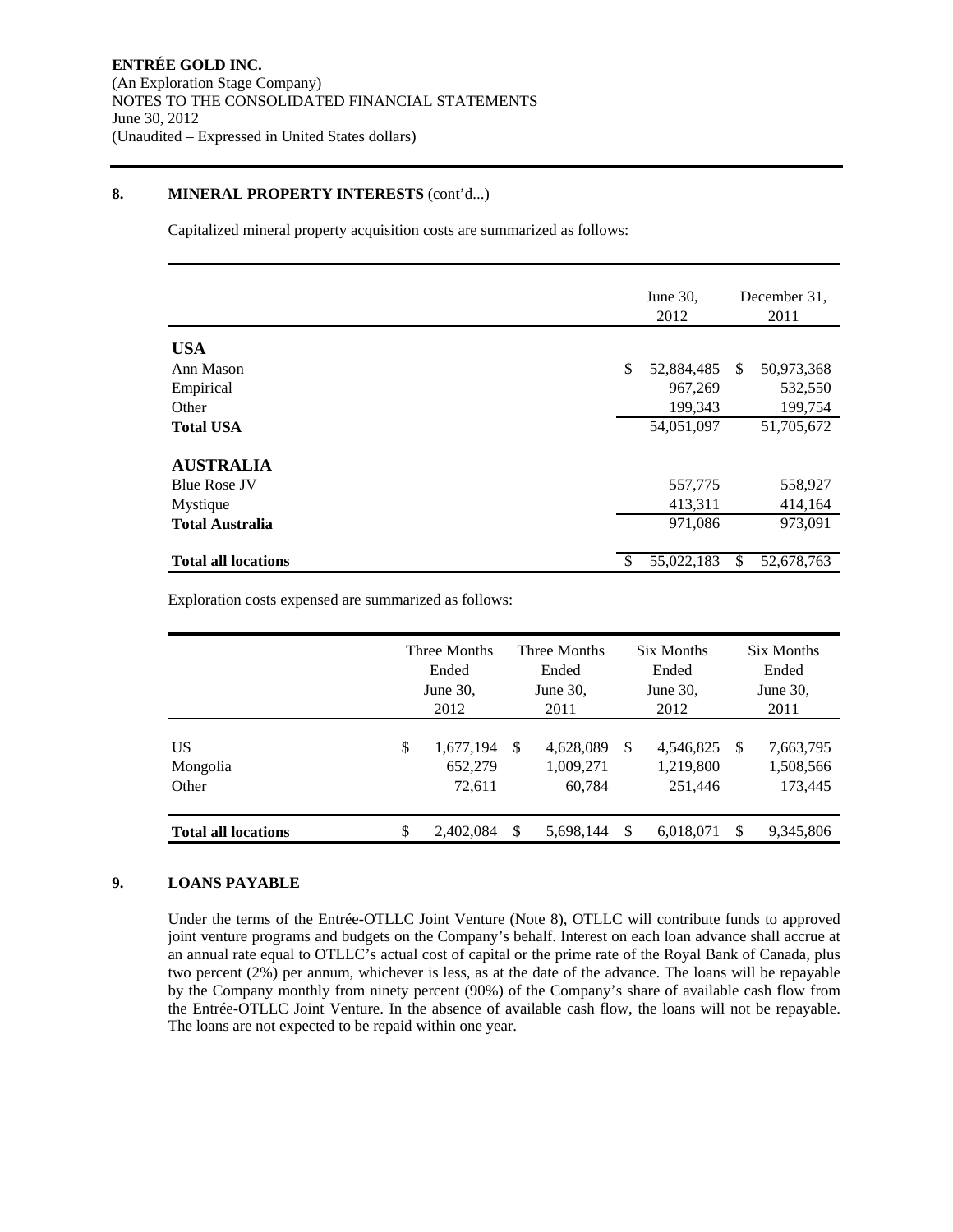## **10. COMMON STOCK**

#### **Share issuances**

In January 2012, the underwriters for the Company's November 2011 marketed offering exercised their over allotment option pursuant to which the Company issued 1,150,000 common shares at a price of C\$1.25 per share. Rio Tinto elected to exercise its pre-emptive rights and purchased an additional 170,455 shares at a price of C\$1.25 per share. The total gross proceeds from the over allotment were \$1,628,583. Related share issuance costs were \$108,058.

In January 2012, the Company issued 40,000 shares at a fair value of \$52,293 to acquire certain claims within or contiguous to the boundaries of its Ann Mason Project.

In June 2012, the Company issued 500,000 shares at a fair value of \$326,483 to Empirical Discovery, LLC to purchase a 100% interest in the Lordsburg and Oak Grove properties.

#### **Stock options**

The Company has adopted a stock option plan (the "Plan") to grant options to directors, officers, employees and consultants. Under the Plan, as amended in May 2011, the Company may grant options to acquire up to 10% of the issued and outstanding shares of the Company. Options granted can have a term of up to ten years and an exercise price typically not less than the Company's closing stock price on the last trading day before the date of grant. Vesting is determined at the discretion of the Board of Directors.

The Company uses the Black-Scholes option pricing model to determine the fair value of stock options granted. For employees, the compensation expense is amortized on a straight-line basis over the requisite service period which approximates the vesting period. Compensation expense for stock options granted to non-employees is recognized over the contract services period or, if none exists, from the date of grant until the options vest. Compensation associated with unvested options granted to non-employees is re-measured on each balance sheet date using the Black-Scholes option pricing model.

The Company uses historical data to estimate option exercise, forfeiture and employee termination within the valuation model. The expected term of the options approximates the full term of the options. The riskfree interest rate is based on a treasury instrument whose term is consistent with the expected term of the stock options. The Company has not paid and does not anticipate paying dividends on its common stock; therefore, the expected dividend yield is assumed to be zero. Companies are required to utilize an estimated forfeiture rate when calculating the expense for the reporting period. Based on the best estimate, management applied the estimated forfeiture rate of Nil in determining the expense recorded in the accompanying Statements of Operations.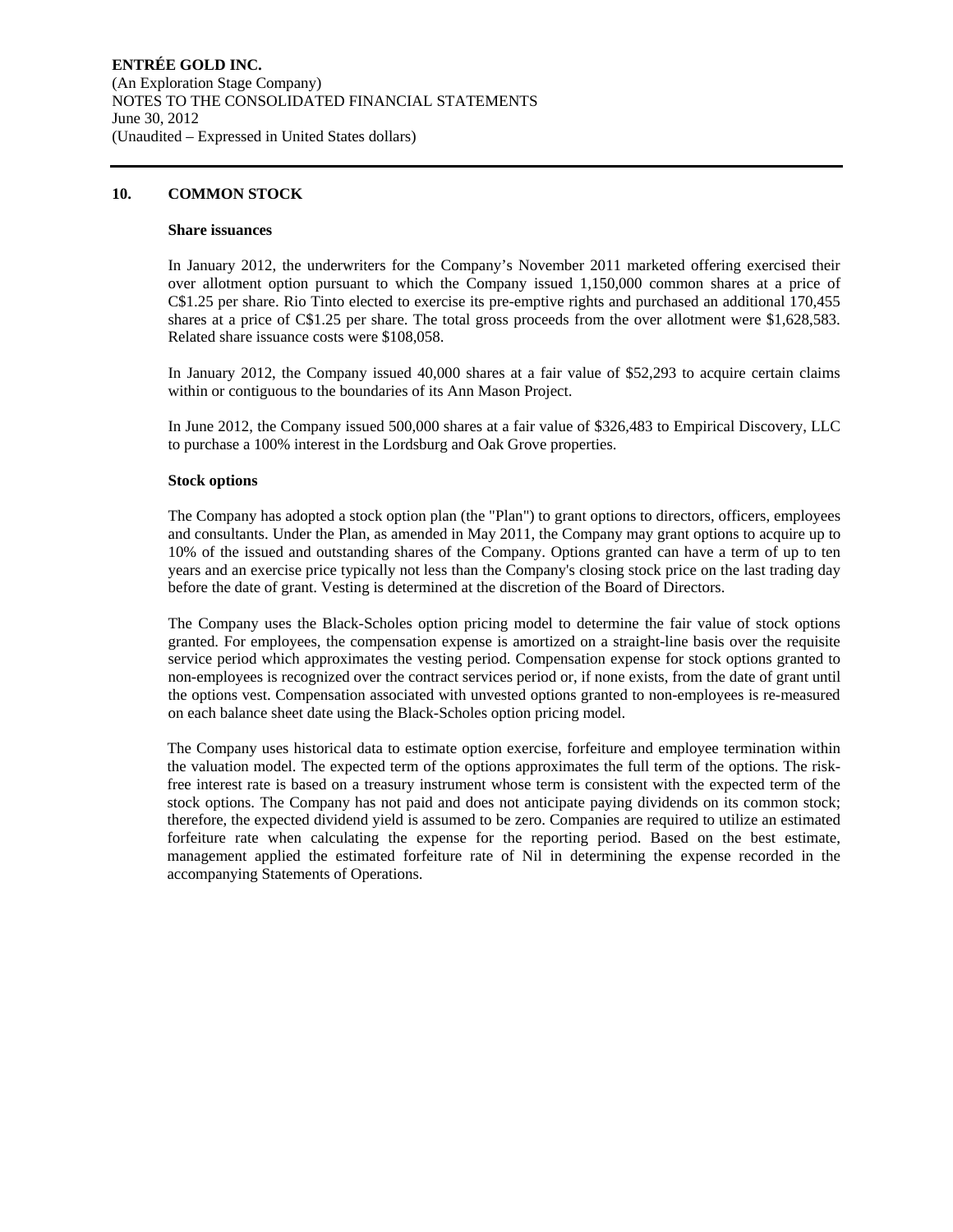## **10. COMMON STOCK** (cont'd…)

## **Stock options** (cont'd…)

Stock option transactions are summarized as follows:

|                              |                   | Weighted Average<br><b>Exercise Price</b> |
|------------------------------|-------------------|-------------------------------------------|
|                              | Number of Options | (C\$)                                     |
| Balance at December 31, 2010 | 9,292,800         | 2.09                                      |
| Granted                      | 575,000           | 2.77                                      |
| Exercised                    | (427, 147)        | 1.66                                      |
| Cancelled                    | (157, 153)        | 1.32                                      |
| Forfeited                    | (148,000)         | 2.31                                      |
| Balance at December 31, 2011 | 9,135,500         | 2.16                                      |
| Granted                      | 1,782,000         | 1.25                                      |
| Expired                      | (50,000)          | 1.77                                      |
| Forfeited                    | (477,500)         | 1.99                                      |
| Balance at March 31, 2012    | 10,390,000        | 2.02                                      |
| Granted                      | 100,000           | 0.73                                      |
| Expired                      | (1,127,500)       | 2.17                                      |
| Forfeited                    | (127,000)         | 2.28                                      |
| Balance at June 30, 2012     | 9,235,500         | 1.98                                      |

There were 1,882,000 stock options granted during the six months ended June 30, 2012 with a weighted average exercise price of C\$1.22 and a weighted average fair value of C\$0.60. The number of stock options exercisable at June 30, 2012 was 9,098,000.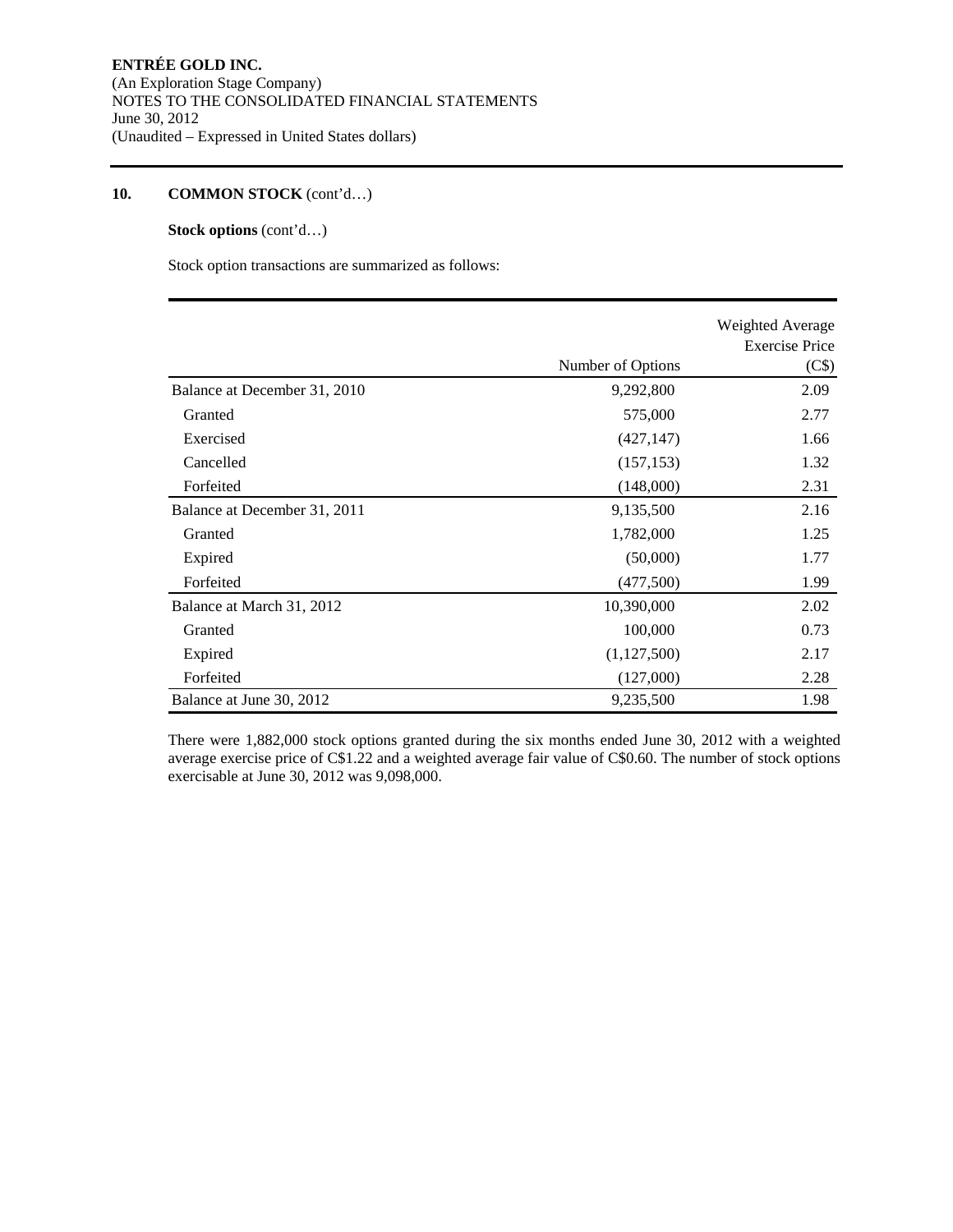## **10. COMMON STOCK** (cont'd…)

## **Stock options** (cont'd…)

At June 30, 2012, the following stock options were outstanding:

| Number of<br>Options | Exercise<br>Price<br>(C\$) | Aggregate<br><b>Intrinsic Value</b><br>(C\$) | <b>Expiry Date</b> | Number of<br>Options<br>Exercisable | Aggregate<br>Intrinsic Value<br>(C\$) |
|----------------------|----------------------------|----------------------------------------------|--------------------|-------------------------------------|---------------------------------------|
|                      |                            |                                              |                    |                                     |                                       |
| 1,292,500            | 2.00                       |                                              | April 3, 2013      | 1,292,500                           |                                       |
| 12,500               | 1.55                       |                                              | May 21, 2013       | 12,500                              |                                       |
| 37,500               | 2.02                       |                                              | July 17, 2013      | 37,500                              |                                       |
| 1,032,000            | 1.55                       |                                              | September 17, 2013 | 1,032,000                           |                                       |
| 5,000                | 1.55                       |                                              | October 10, 2013   | 5,000                               |                                       |
| 1,289,000            | 1.32                       | $\blacksquare$                               | February 12, 2014  | 1,289,000                           |                                       |
| 1,472,500            | 2.60                       |                                              | December 29, 2014  | 1,472,500                           |                                       |
| 300,000              | 2.34                       |                                              | September 22, 2015 | 300,000                             |                                       |
| 1,372,500            | 2.86                       |                                              | November 22, 2015  | 1,372,500                           |                                       |
| 200,000              | 3.47                       |                                              | January 4, 2016    | 200,000                             |                                       |
| 125,000              | 2.94                       |                                              | March 8, 2016      | 125,000                             |                                       |
| 150,000              | 2.05                       |                                              | July 7, 2016       | 112,500                             |                                       |
| 100,000              | 2.23                       |                                              | July 15, 2016      | 75,000                              |                                       |
| 1,697,000            | 1.25                       |                                              | January 6, 2017    | 1,697,000                           |                                       |
| 50,000               | 1.27                       |                                              | January 18, 2014   | 25,000                              |                                       |
| 100,000              | 0.73                       |                                              | June 18, 2017      | 50,000                              |                                       |
| 9,235,500            |                            | \$                                           |                    | 9,098,000                           | \$                                    |

The aggregate intrinsic value in the preceding table represents the total intrinsic value, based on the Company's closing stock price of C\$0.63 per share as of June 30, 2012, which would have been received by the option holders had all option holders exercised their options as of that date. The total number of inthe-money options vested and exercisable as of June 30, 2012 was Nil. The total intrinsic value of options exercised during the six months ended June 30, 2012 was \$Nil (June 30, 2011 - \$307,127).

#### **Stock-based compensation**

1,882,000 stock options were granted during the six months ended June 30, 2012. The fair value of stock options granted during the six months ended June 30, 2012 was \$1,124,930 (June 30, 2011 - \$671,037). 2,007,000 options fully vested during the six months ended June 30, 2012, 112,500 options will fully vest in the second half of 2012, and the remaining 25,000 options will fully vest in 2013. Stock-based compensation recognized during the six months ended June 30, 2012 was \$1,190,487 (June 30, 2011 - \$683,046) which has been recorded in the consolidated statements of operations as follows with corresponding additional paid-in capital recorded in stockholders' equity: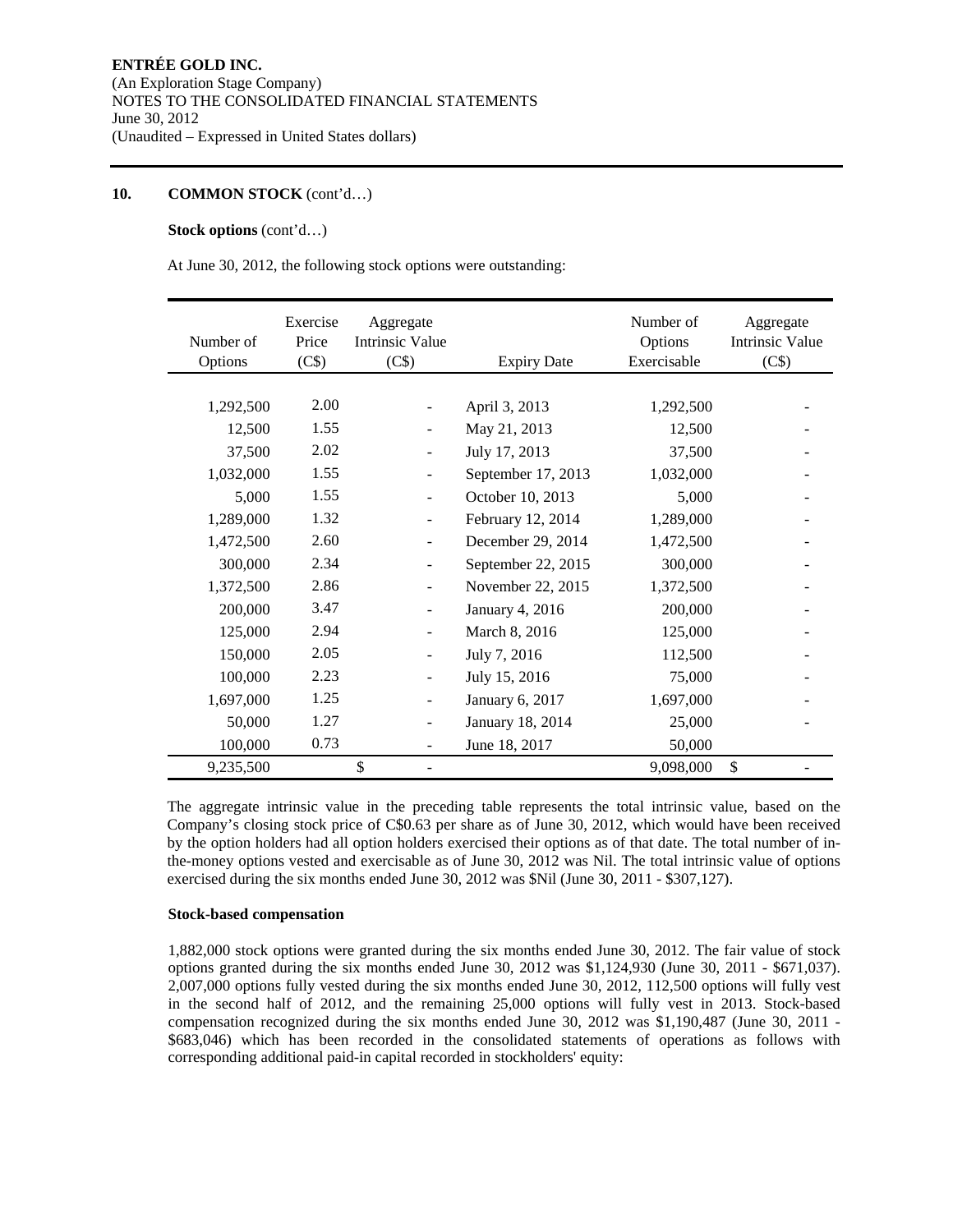## **10. COMMON STOCK** (cont'd…)

**Stock-based compensation** (cont'd…)

|                            |       | Three Months |       | Three Months             |             | Six Months |             | Six Months |               |
|----------------------------|-------|--------------|-------|--------------------------|-------------|------------|-------------|------------|---------------|
|                            | Ended |              | Ended |                          | Ended       |            | Ended       |            | Cumulative to |
|                            |       | June $30$ ,  |       | June $30$ ,              | June $30$ , |            | June $30$ , |            | June $30$ ,   |
|                            |       | 2012         |       | 2011                     |             | 2012       |             | 2011       | 2012          |
| Exploration                | \$    | 8.902        | - \$  | $\overline{\phantom{a}}$ | S           | 266,812    | -S          | 47.421     | \$4,074,213   |
| General and administration |       | 32.151       |       | 138,077                  |             | 923,675    |             | 635.625    | 18,662,156    |
|                            | S     | 41.053       |       | 138,077                  | \$.         | 1,190,487  |             | 683.046    | \$22,736,369  |

The following weighted-average assumptions were used for the Black-Scholes valuation of stock options granted:

|                                  | June 30,<br>2012 | December 31.<br>2011 |  |  |
|----------------------------------|------------------|----------------------|--|--|
|                                  |                  |                      |  |  |
| Risk-free interest rate          | 1.13%            | 2.06%                |  |  |
| Expected life of options (years) | 4.9              | 4.2                  |  |  |
| Annualized volatility            | 73%              | 74%                  |  |  |
| Dividend rate                    | $0.00\%$         | $0.00\%$             |  |  |

## **11. SEGMENT INFORMATION**

The Company operates in one business segment being the exploration of mineral property interests.

Geographic information is as follows:

|                     | June 30,<br>2012 | December 31.<br>2011 |            |  |
|---------------------|------------------|----------------------|------------|--|
|                     |                  |                      |            |  |
| Identifiable assets |                  |                      |            |  |
| <b>USA</b>          | \$<br>54,987,972 | -S                   | 52,424,129 |  |
| Canada              | 9,471,347        |                      | 18,345,690 |  |
| Australia           | 1,940,464        |                      | 1,993,279  |  |
| Mongolia            | 913,787          |                      | 1,781,099  |  |
| Other               | 19,309           |                      | 45,613     |  |
|                     | \$<br>67,332,879 | <sup>\$</sup>        | 74,589,810 |  |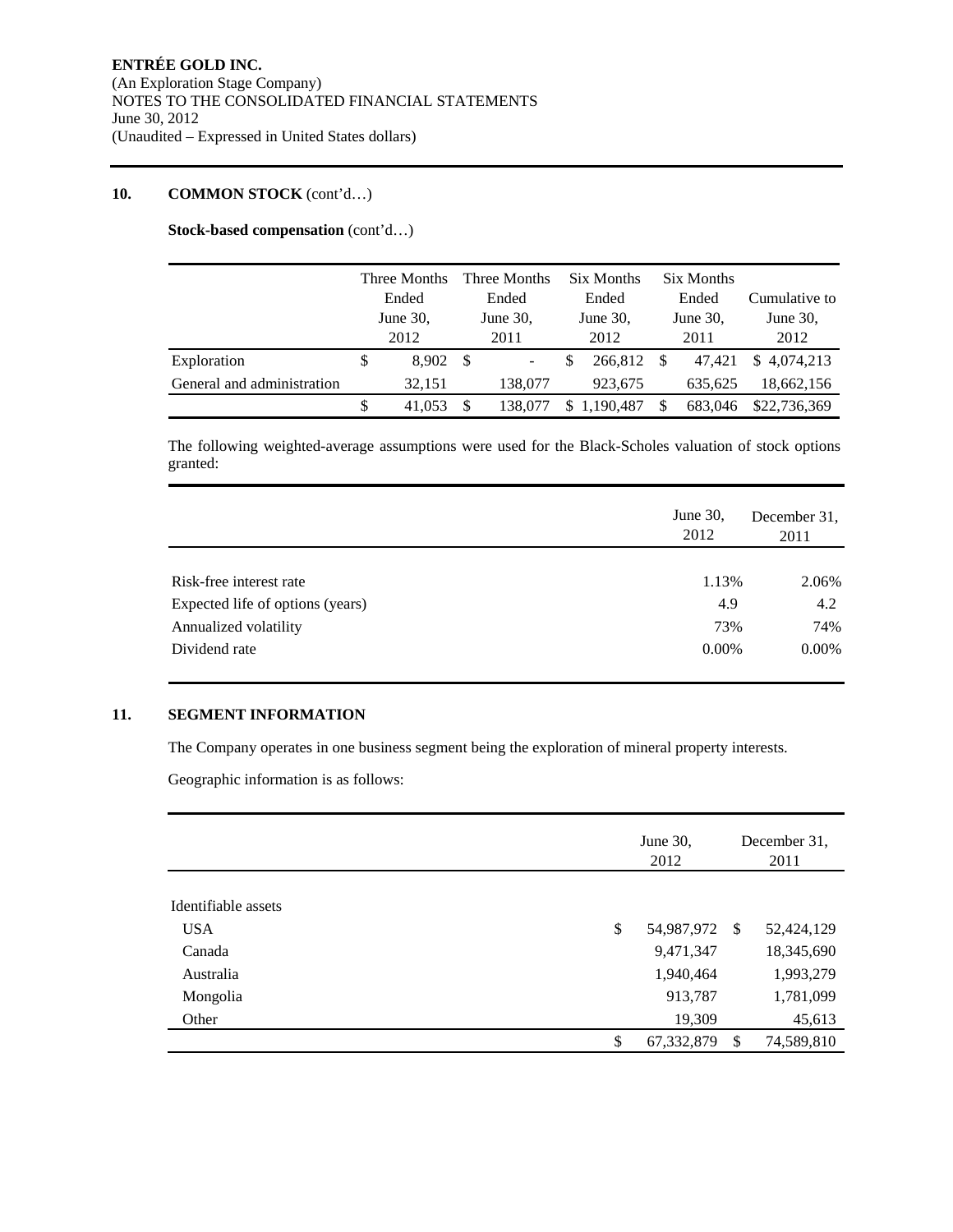#### **12. FINANCIAL INSTRUMENTS**

The Company's financial instruments generally consist of cash and cash equivalents, short-term investments, receivables, deposits, accounts payable and accrued liabilities and loans payable. Unless otherwise noted, it is management's opinion that the Company is not exposed to significant interest or credit risks arising from these financial instruments. The fair value of these financial instruments approximates their carrying values, except as noted below.

The Company is exposed to currency risk by incurring certain expenditures in currencies other than the Canadian dollar. The Company does not use derivative instruments to reduce this currency risk.

Fair value measurement is based on a fair value hierarchy, which requires an entity to maximize the use of observable inputs and minimize the use of unobservable inputs when measuring fair value. The standard describes three levels of inputs that may be used to measure fair value which are:

Level 1 — Quoted prices that are available in active markets for identical assets or liabilities.

Level 2 — Quoted prices in active markets for similar assets that are observable.

Level 3 — Unobservable inputs that are supported by little or no market activity and that are significant to the fair value of the assets or liabilities.

At June 30, 2012, the Company had Level 1 financial instruments, consisting of cash, with a fair value of \$10,520,262.

## **13. ACCUMULATED OTHER COMPREHENSIVE INCOME (OCI)**

|                                                      | <b>Three Months</b><br>Ended<br>June 30,<br>2012 |               | <b>Three Months</b><br>Ended<br>June 30,<br>2011 |               | <b>Six Months</b><br>Ended<br>June 30,<br>2012 | <b>Six Months</b><br>Ended<br>June 30,<br>2011 |
|------------------------------------------------------|--------------------------------------------------|---------------|--------------------------------------------------|---------------|------------------------------------------------|------------------------------------------------|
|                                                      |                                                  |               |                                                  |               |                                                |                                                |
| Accumulated OCI, beginning of period:                | \$                                               | <sup>\$</sup> |                                                  |               |                                                |                                                |
| Currency translation adjustment                      | 3,046,822                                        |               | 4,496,376                                        |               | \$1,901,351                                    | \$ 3,002,717                                   |
| Available for sale securities                        |                                                  |               | 3,358,932                                        |               |                                                | 2,747,997                                      |
|                                                      | \$<br>3,046,822                                  | \$            | 7,855,308                                        |               | \$1,901,351                                    | \$5,750,714                                    |
| Other comprehensive income (loss) for the period:    |                                                  |               |                                                  |               |                                                |                                                |
| Currency translation adjustments                     | \$<br>$(1,107,276)$ \$                           |               | 472,699                                          | <sup>\$</sup> | 38,195                                         | \$1,966,358                                    |
| Unrealized gain on available for sale<br>investments |                                                  |               | 104,493                                          |               |                                                | 715,428                                        |
| Release of OCI on available for sale                 |                                                  |               |                                                  |               |                                                |                                                |
| investments                                          |                                                  |               | (2,174,356)                                      |               |                                                | (2,174,356)                                    |
|                                                      | \$<br>$(1,107,276)$ \$                           |               | $(1,597,164)$ \$                                 |               | 38,195                                         | \$<br>507,430                                  |
| Accumulated OCI, end of period:                      |                                                  |               |                                                  |               |                                                |                                                |
| Currency translation adjustment                      | \$<br>1,939,546                                  | <sup>\$</sup> | 4,969,075                                        |               | \$1,939,546                                    | \$4,969,075                                    |
| Available for sale securities                        |                                                  |               | 1,289,069                                        |               |                                                | 1,289,069                                      |
|                                                      | \$<br>1,939,546                                  | \$            | 6,258,144                                        |               | \$1,939,546                                    | \$6,258,144                                    |